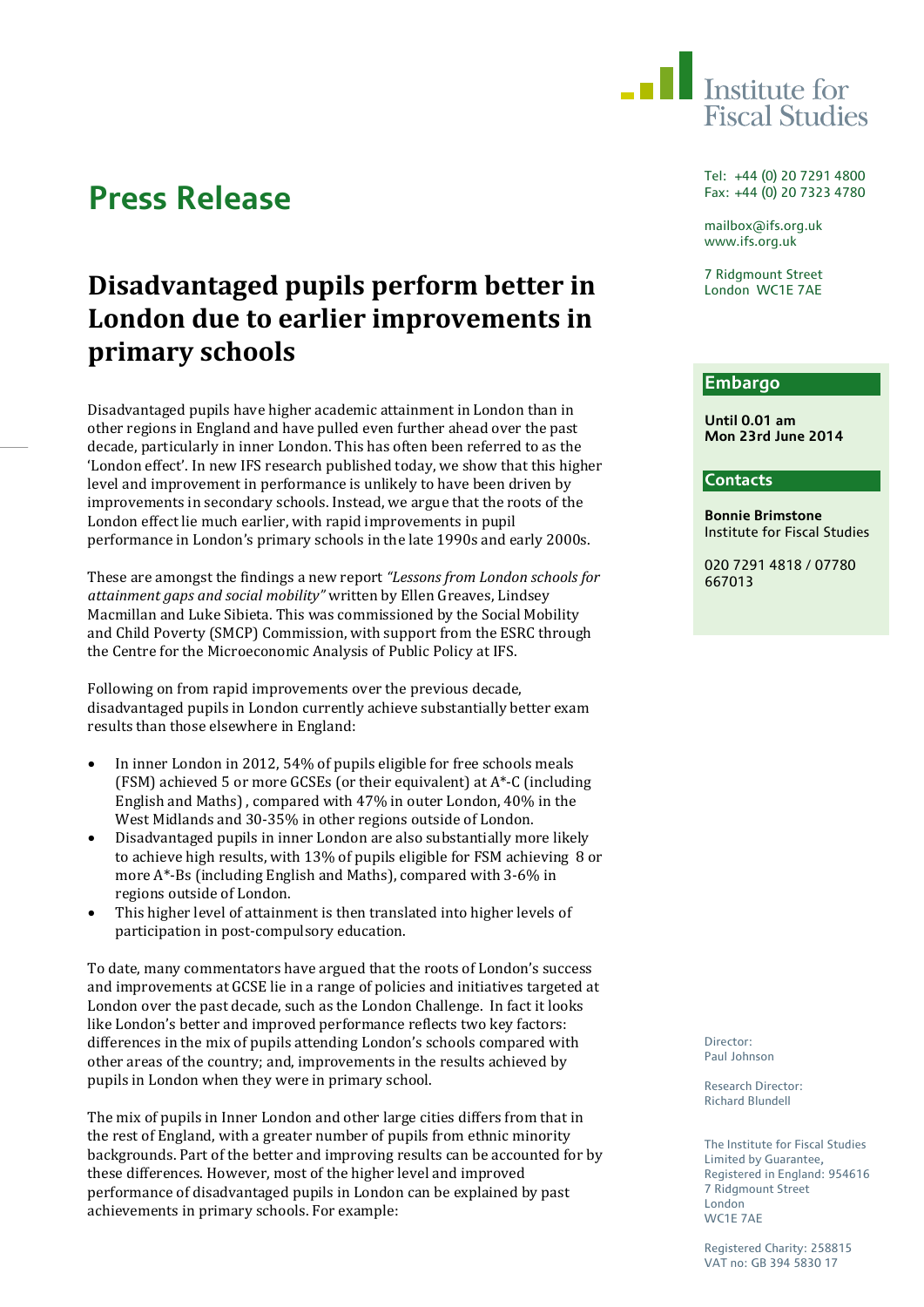

- In 2012, pupils eligible for FSM in inner London were 21 percentage points more likely to achieve 5 or more GCSEs (or their equivalent) at A\*-C (including English and Maths).
- This falls to 17 percentage points after accounting for pupil characteristics and demographics.
- After accounting for prior attainment, this then falls even further to 6 percentage points.

London' secondary schools do still perform better than those elsewhere in the country after accounting for prior attainment and pupil demographics, but the majority of the higher level of performance can be accounted for by pupils entering secondary schools with higher levels of achievement.

At age 11 disadvantaged pupils in London, particularly Inner London, perform significantly better at Key Stage 2 in both English and maths than in other areas of England.

- There was a big improvement in Key Stage 2 English scores for disadvantaged pupils in London between 1999 and 2003. This is a key reason why Key Stage 4 results in London subsequently improved between 2004 and 2008.
- Key Stage 2 Maths results have remained consistently higher for London compared with the rest of the country.

Disadvantaged pupils in Manchester and Birmingham also have higher levels of attainment in secondary school and have seen substantial improvements over time relative to the rest of England. As in London, this is largely explained by higher attainment of pupils in these areas in primary schools. Higher levels of GCSE results in Manchester and Birmingham do not translate into higher levels of post-compulsory education, however, in contrast to London.

"The higher level and improved performance of disadvantaged pupils in secondary schools in London over the past decade is a remarkable success story. Our work suggests that specific policies focussed on London secondary schools, such as the London Challenge, may not be the main reason for this improvement. Instead, it appears to derive largely from improved performance in primary schools. Success at primary schools is clearly crucial."

says Luke Sibieta, Programme Director at IFS and an author of the report.

### **ENDS**

Notes to Editors:

- 1. For embargoed copies of the report or other queries, contact the IFS press office: 020 7291 4818 / 07780 667013, bonnie\_b@ifs.org.uk;
- 2. The Social Mobility and Child Poverty (SMCP) Commission monitors the progress of government and others in improving social mobility and reducing child poverty in the United Kingdom. Chaired by the Rt Hon Alan Milburn, it is an advisory non-departmental public body of the Department for Education, the Department for Work & Pensions and the Cabinet Office. The Commission was established with a remit to:
- publish an annual report setting out progress made in improving social mobility and reducing child poverty in Great Britain;

The Institute for Fiscal Studies Limited by Guarantee, Registered in England: 954616 7 Ridgmount Street London WC1E 7AE